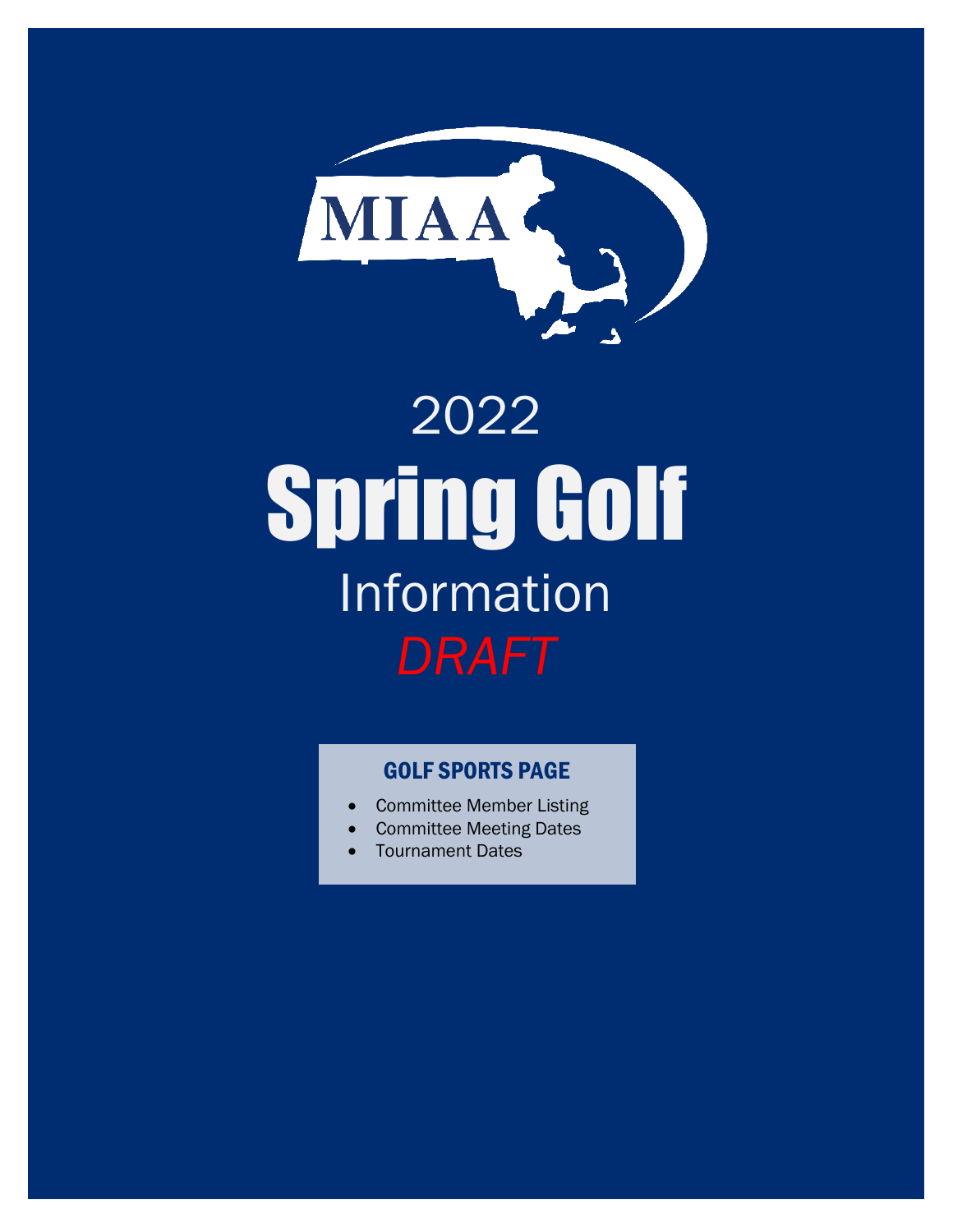

# 2022 MIAA SPRING GOLF SECTIONAL/STATE CHAMPIONSHIPS

# A. ALL PARTICIPANTS MUST BE ACCOMPANIED BY THE HIGH SCHOOL GOLF COACH

Failure to observe this rule will result in the Team/Athlete being defaulted.

"In case of an emergency the principal may write and sign a letter written on school letterhead designating a member of the school staff *(not a parent)* as the official school designee. This letter must be presented by the designee to the Sectional Director upon arrival at the championship site. The designee must remain at the tournament site throughout the entire round."

## B. STARTING TIMES

Starting times and pairings will be listed on the MIAA Tournament website as soon as the Championship Director has established them.

## C. COACHES ASSIGNMENTS

At all qualifying rounds and at the State Finals the Championship Director will assign coaches, or official school designee present, to serve as monitors; i.e. whenever possible, a coach will go with each group, monitor play, observe behavior, etc. The players keep the official scores for each other. Coaches will not be monitoring their own players. Any coach or official school designee who refuses to complete his/her assigned duty will cause his/her players to be disqualified from the Championship.

## D. DRESS CODE

All players and coaches must be properly dressed and conform to the golf course dress code. Players and coaches are expected to wear collared team shirts or jackets that clearly identify the player with his/her high school and presentable slacks or golf style shorts/skirts. No denim or blue jean pants, Cargo shorts, tank tops, etc. Those in violation will not be allowed to compete.

## E. ELECTRONIC DEVICES

During the play of the MIAA Sectional and State Tournament, a player MAY obtain distance information by using a device that measures distance only. A player MAY NOT use any device to measure other conditions such as gradient, wind speed, temperature, etc. A player MAY NOT use a Cell Phone at any time for any purpose and cell phones are not allowed to be used as a measuring device. Any player found in breach of this rule will be immediately disqualified.

## F. SPECTATORS

Spectator attendance must be in compliance with current EEA guidelines. Spectators should have cell phones in silent/vibrate mode while on the golf course. If it is necessary to make or take phone calls spectators should do so out of the range of any golfers. Spectators are not allowed to give any advice to players. Coaches may carry a cell phone in a silent/vibrate mode. This is to allow coaches to contact help in an emergency situation.

## G. MIAA DRONE POLICY: Prohibiting the Use of Drones (Unmanned Aircraft Systems or UAS's)

Unless granted special permission by the MIAA Executive Director, the use of drones (UAS), for any purpose, is not permitted at any MIAA tournament event. This prohibition applies to all fields of play, courts, arena, mats, gym floor or pool, and covers a ban on the entire facility being used as part of the MIAA event, including the spectator stands and parking areas.

H. Responsibility of Participating Schools – All schools are responsible before, during and after a contest for the proper conduct of their coaches, athletes, students and spectators. When requested, a school must complete a report regarding a contest in which a problem occurred.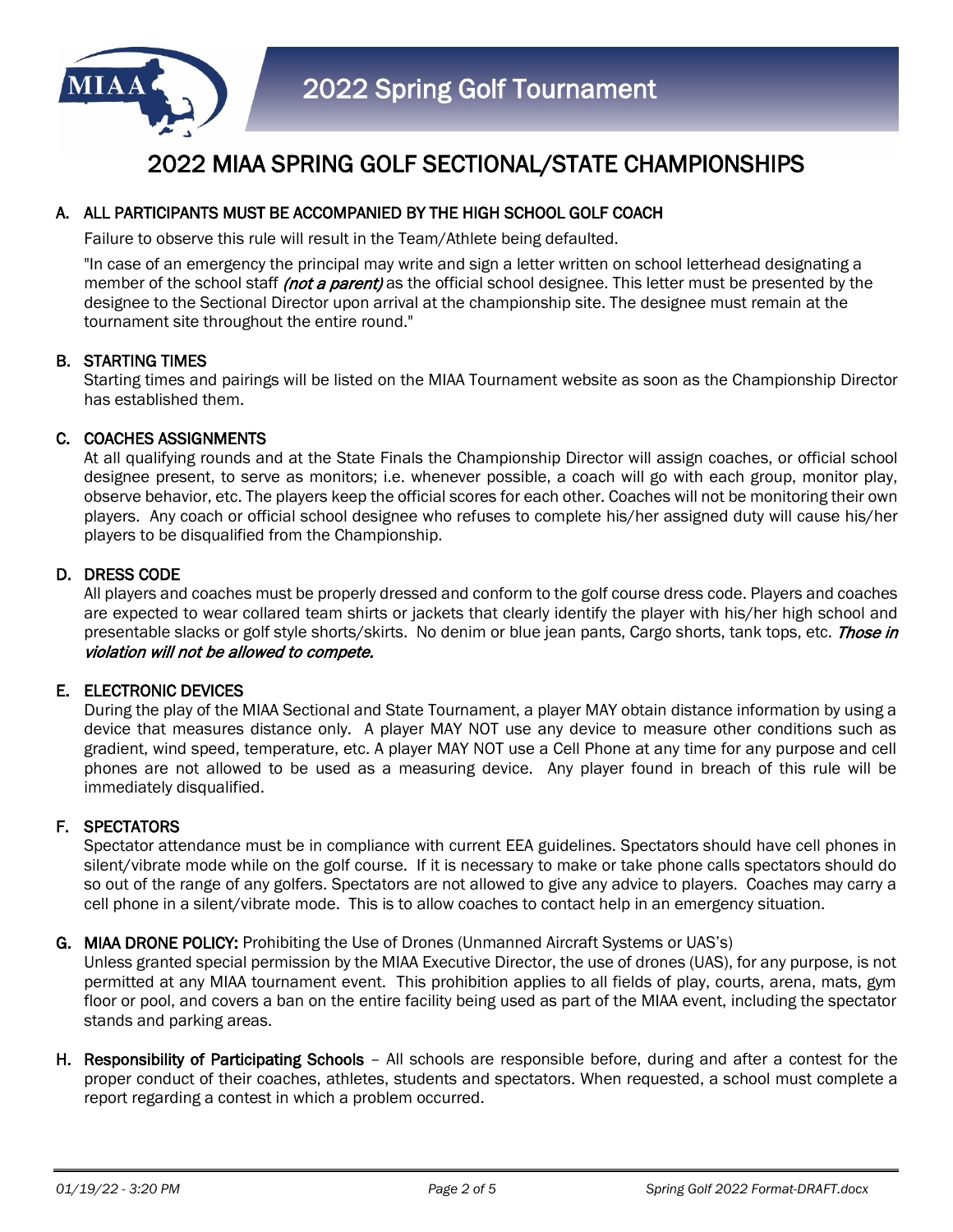

## I. INCLEMENT WEATHER RULE

In case of inclement weather contact the Sectional Championship Director The decision of the Championship Director will be final (USGA rule).

## J. TOURNAMENT MEDICAL COVERAGE

It is the responsibility of each participating school to provide for the first aid/medical needs of their student athletes.

# 2022 MIAA SPRING GOLF SECTIONAL & STATE CHAMPIONSHIPS

# TERMS OF THE COMPETITION

All play in these championships will be governed by the Rules of Golf as approved by the United States Golf Association and the R&A and any Local Rules as set forth by the Championship Director prior to the beginning of play. Questions will be settled by the Championship Director or designated Rules officials or Golf Committee Rules Official whose decisions will be final. The competition will be deemed closed when the results have been approved and the trophies awarded.

The Standard Rules of Golf for the MIAA, the Local Rules as they are allowed by the Rules of Golf, and the Pace of Play Memorandum apply and are posted on the MIAA website.

All players must walk. Push/Pull carts are allowed if allowed by the golf course.

There will be NO Coaching or Advice Giving Allowed during the stipulated round by Coaches or Spectators. The Local Rule allowing coaching has not been adopted. Coaching is allowed between the stipulated round and any play-off that may occur.

## SECTIONAL TEAM CHAMPIONSHIP

(Note: Reference - MIAA Spring Tournament Alignments 2017-18 through 2021-21 to make sure your school is going to the correct tournament location.)

There will be 2 Sectional Team Championships - North/Central/West and South. A team will consist of 6 players. In the event a school brings less than 6 players, there must be a minimum of 4 to participate in the Team Championship.

## ENTRANTS IN THE TEAM CHAMPIONSHIP

All registered teams may opt to participate in a sectional championship. The intention to play must made by June 2, 2022

The stroke play scores of the 4 lowest players will make up the team score. The score of the 5th lowest player will be used to break ties. If a tie still exists, the 6th players' score will be used to break the tie. If a tie still exists, cochampions will be declared.

MIAA Trophies will be awarded to the Sectional Champion and Runner-Up. If Co-Champions then each school will be awarded a Champion Trophy.

## Each Sectional Championship will qualify 3 teams for the State Championship.

## STATE CHAMPIONSHIP

The teams that qualified at each Sectional Championship will be eligible to compete for the State Team Championship. Each team will consist of 6 players. The 4 lowest stroke play scores on each team will make up the team score. The score of the 5th lowest player will be used to break ties. If a tie still exists, the 6th players' score will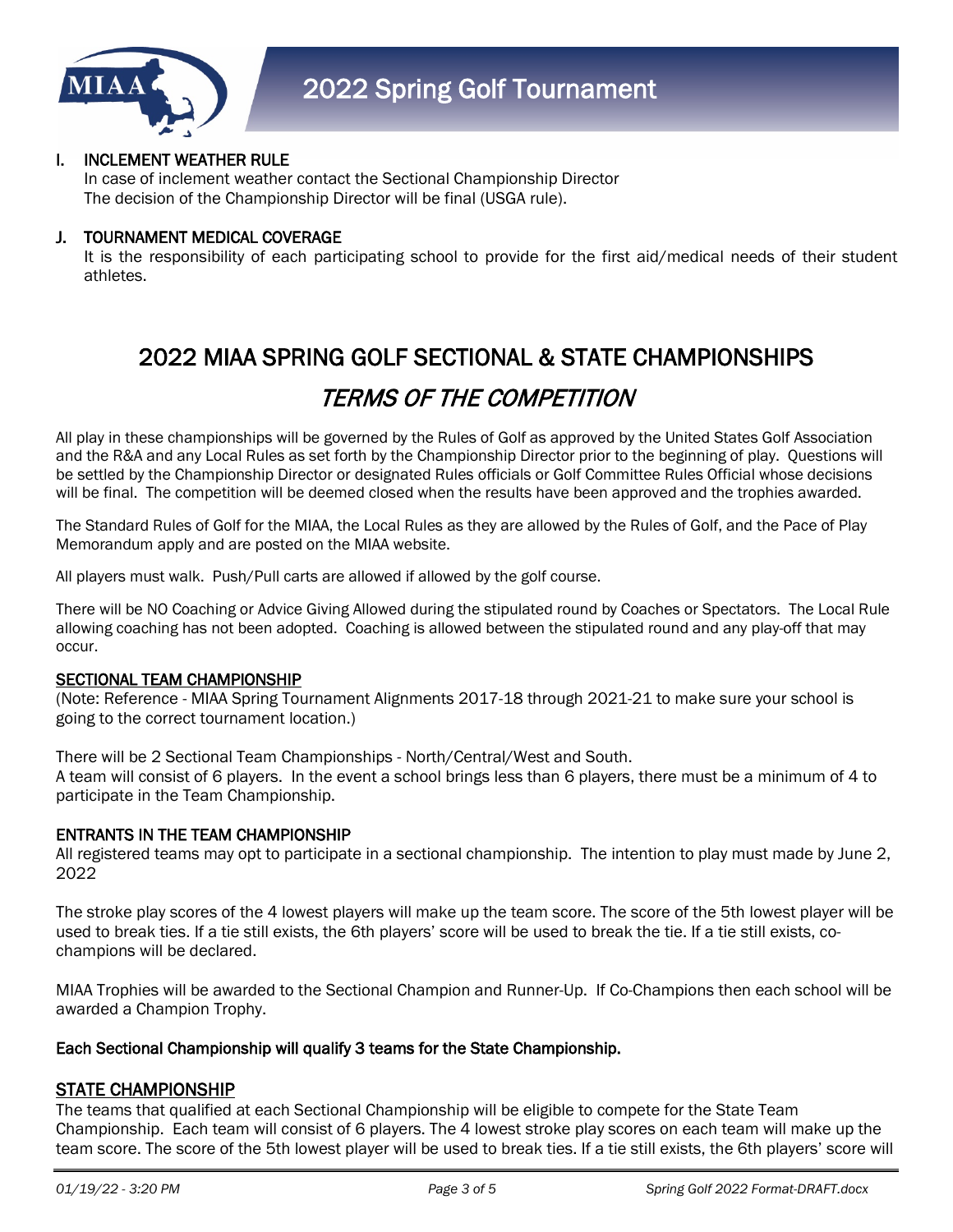

be used to break the tie. However, if the 6th players' score fails to break the tie, all six team members, of each tied team, will enter into a sudden death playoff, at a hole to be determined by the Championship Director. The four best scores from each team will be counted, if still tied, the fifth score will be counted, if still tied, the sixth score will be counted. If the tie still remains, the playoff will continue to a second playoff hole.

MIAA Trophies will be awarded to the State Team Champion and Runner-Up.

# SECTIONAL INDIVIDUAL CHAMPIONSHIP

*Golfers who play on a coed team in the Fall and are registering to play in a Sectional Qualifier should: Register for the Spring South Sectional Qualifier if their Fall team would play in the South Qualifier or register for the Spring N/C/W Sectional Qualifier if their Fall team would play in the North, Central or West Qualifier*

# ENTRANTS IN THE INDIVIDUAL CHAMPIONSHIP

- $\triangleright$  Members of a team that is participating in the Sectional Team Championship are also participants in the Sectional Individual Championship.
- $\triangleright$  Girls that participate in the Fall on a golf team or any Girl that participates on a team in the Spring, whose team DOES NOT qualify for the championship, is eligible to enter as an individual if they score a minimum of fifty-percent (50%) of their 9 hole rounds during the regular season in eleven (11) over par or better
- Only ONE Individual athlete per school is allowed. Waivers are available if a school feels they have more than one athlete that meets the criteria outlined above. Contact the MIAA office to request the waiver.

# $\triangleright$  All Entries MUST be submitted by May 23, 2022 through the Formstack tool link that will be emailed to Athletic Directors.

At each Sectional Individual Championship the top 25% (and ties) of those participating will qualify to play for the State Individual Championship. Any percentage points above a whole number will be rounded up to the next whole number (i.e.- if there are 41 players, then 25 percent would equal 10.25% which is rounded up to 11 players).

# EXAMPLE

| Lexi Thompson      | 71 | <b>Stacy Lewis</b> | 75 |                                  |
|--------------------|----|--------------------|----|----------------------------------|
| Lydia Ko           | 72 | Jessica Korda      | 75 |                                  |
| <b>Kristy Kerr</b> | 72 | Mo Martin          | 76 |                                  |
| Paula Creamer      | 73 | Danielle Kang      | 76 | All 76 scores Qualify due to tie |
| Inbee Park         | 73 | Amy Yang           | 76 |                                  |
| Michelle Wie       | 74 | Juli Inkster       | 76 |                                  |

The player that records the lowest score will be declared the **MEDALIST.** In case of ties for the lowest score at each Sectional the players will be declared CO-MEDALISTS. There will not be any play-offs for individuals at the Sectional Championship.

# STATE INDIVIDUAL CHAMPIONSHIP

All players participating in the State Championships whether they qualified at the Sectional Individual Championship or is participating as a member of a team that qualified at the Sectional Team Championship are eligible to compete